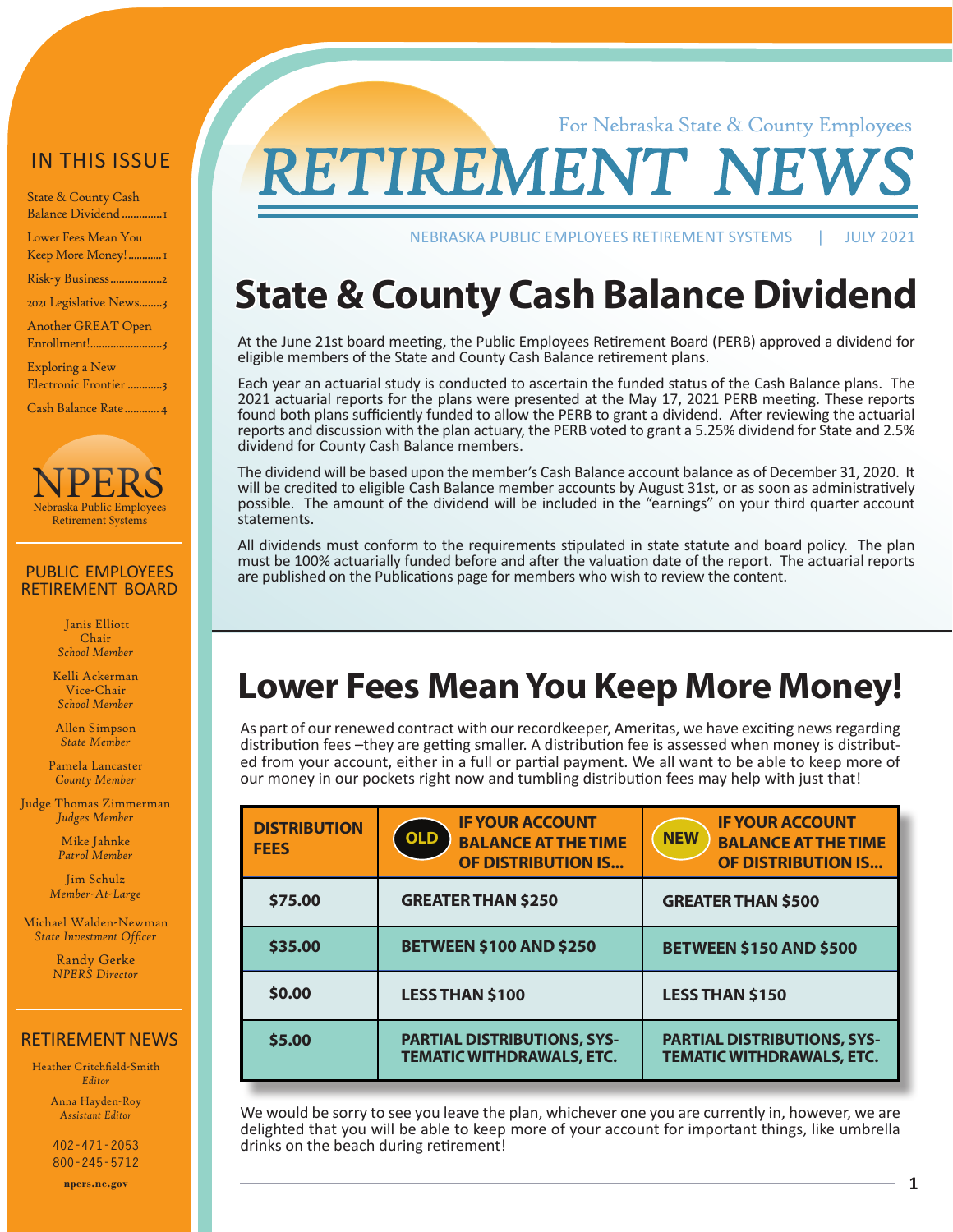<span id="page-1-0"></span>

Have you taken the time to assess your risk tolerance so you can make smarter, personalized investment decisions planning for your retirement?

Now is the time! There are many factors that may determine a person's own risk tolerance. Very simply a person's risk tolerance is a measure of how much loss an investor is willing to endure. A good risk tolerance strategy will take into account many factors, such as:

- *Stock volatility* -this is the tendency of a stock to fluctuate up or down or how much its price varies from its original price.
- *Stock market swings* -sharp shifts in the stock market caused by increased volatility, easily seen when a specific security has a rapid directional change in value.
- *Economic and political events* -certain events may cause a company to have difficulties delivering products or impact their operations which can lead to increases or decreases of a security.

Other factors that play into determining risk tolerance are a person's age, investment goals, income, and financial comfort level.

Typically, as a person gets closer to their anticipated date of retirement the more money they will need, their risk tolerance decreases, and they may move their investments into more conservative funds to try to preserve as much capital as possible. This more conservative strategy means you have a lower risk tolerance, so you are trying to avoid market volatility.

On the other hand, there are investors who wish to get a jump on their retirement savings or make up for some previous poor financial decisions, their strategy may be far more aggressive. An aggressive investor is someone who has a high risk tolerance. They may be willing to risk more money for the possibility of better returns. Aside from those two extremes, there are middle of the road investors who have a moderate risk tolerance and will attempt to balance their need for good returns with their need for capital preservation.

What is your tolerance for risk? Can you endure losing capital in your current financial situation? How close are you to retirement? Knowing your risk tolerance can help you make a successful investment plan. Want to learn more? Visit our **Investment Information page** for great resources to get you started on your journey!

## **2021 Legislative News**

Understanding that Nebraska legislation drives changes to your retirement plan is vital to remaining informed and upto-date for your retirement planning. We want to showcase some of the bills passed during this session of the 107th legislature that may impact Nebraska retirees, in general, as we did not have anything pass that would directly affect the State, County, or Deferred Compensation plans. If you wish to see the bills, in their entirety, there is a link under each one that will take you to the legislative page for that specific bill.

#### **LB 83 - Public Employees Retirement Board (PERB)**

[LB 83](https://nebraskalegislature.gov/bills/view_bill.php?DocumentID=44096) changes public meeting provisions and provide for vir-<br>tual conferencing under the Open Meetings Act.

#### **LB 147 - School**

This bill, amongst other things, directs the transfer of management of the OSERS (Omaha School Employees Retirement System) from the Board of Trustees to NPERS (Nebraska Public Employees Retirement Systems), and the tasks associated with the transfer of management. Though it will not affect our State, County, or DCP plans, there was a lot of interest regarding this bill and NPERS administrating a new plan.

[LB 147](https://nebraskalegislature.gov/bills/view_bill.php?DocumentID=43795) transfers duties and responsibilities for management of the OSERS to the PERB/NPERS effective September 1, 2024. The bill specifies that OPS remains solely liable for the funding obligations and will cover all costs for the manage- ment transfer.

#### **LB 209 - Deferred Compensation Plan (DCP)**

[LB 209](https://nebraskalegislature.gov/bills/view_bill.php?DocumentID=44017), as amended, does not impact the Deferred Compen-<br>sation Plan administered by NPERS.

#### **LB 64 - Retirees**

[LB 64](https://nebraskalegislature.gov/bills/view_bill.php?DocumentID=43651) changes how Social Security benefits are taxed in the state of Nebraska. The changes allow federal adjusted gross income (AGI) to be reduced by a percentage of the Social Security benefits received. The percentages change would be based on marital status and AGI. The pertinent percentages are:

- 5% for taxable years beginning or deemed to begin on or after 1/1/2021 and before 1/1/2022
- 20% for taxable years beginning or deemed to begin on or after 1/1/2022 and before 1/1/2023
- 30% for taxable years beginning or deemed to begin on or after 1/1/2023 and before 1/1/2024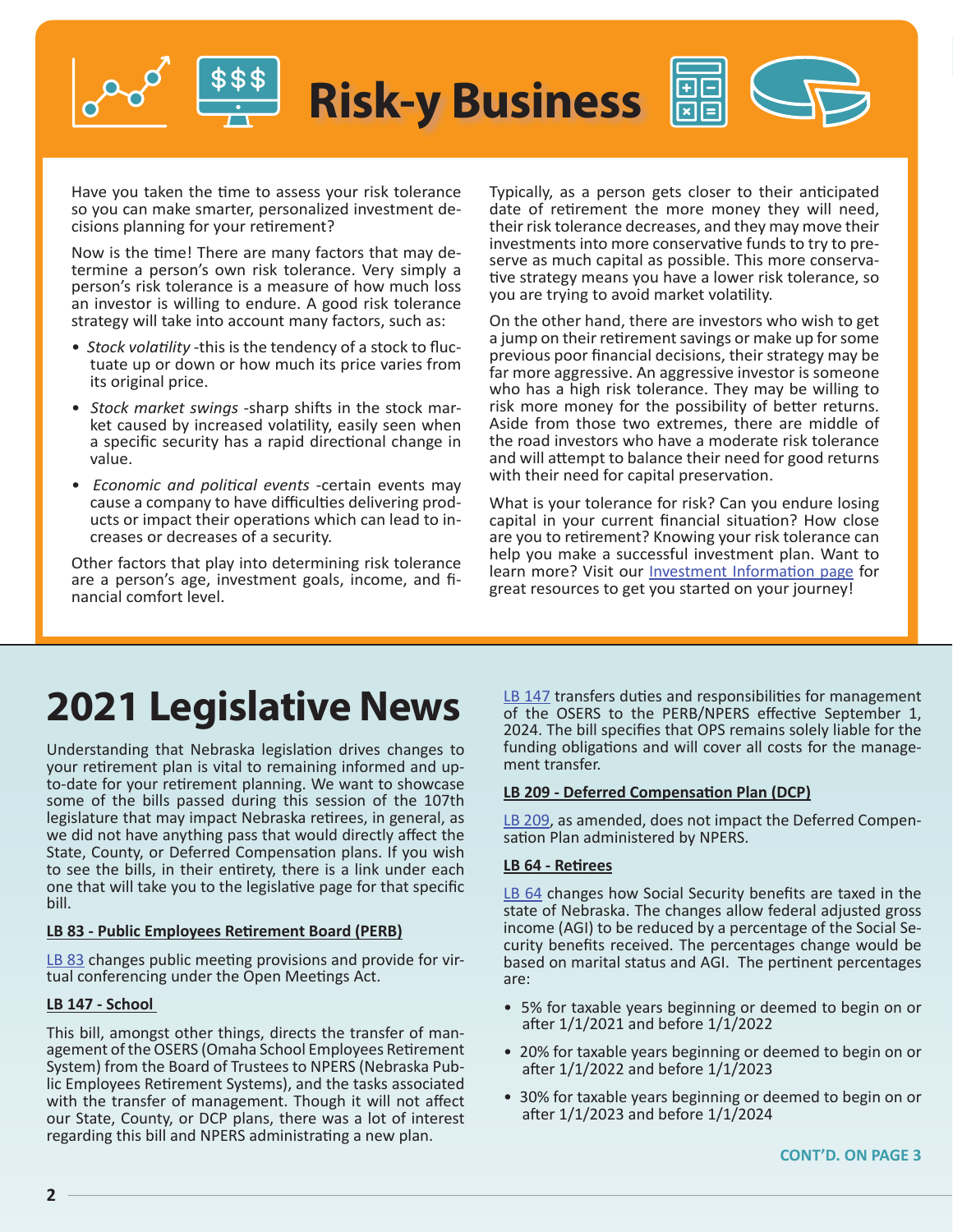#### <span id="page-2-0"></span>**2021 LEGISLATIVE NEWS (cont'd.)**

- 40% for taxable years beginning or deemed to begin on or after 1/1/2024 and before 1/1/2025
- 50% for taxable years beginning or deemed to begin on or after 1/1/2025 and before 1/1/2026

Amendment 1360 filed May 11, 2021, adds a legislative intent clause that states the intent to exclude social security benefits from taxation to:

• 60% for taxable years beginning or deemed to begin on or after 1/1/2026

- 70% for taxable years beginning or deemed to begin on or after 1/1/2027
- 80% for taxable years beginning or deemed to begin on or after 1/1/2028
- 90% for taxable years beginning or deemed to begin on or after 1/1/2029
- 100% for taxable years beginning or deemed to begin on or after 1/1/2030

#### **LB 387 - Retirees**

## **Another GREAT Open Enrollment!**

We announced that enrolling in the voluntary Deferred Compensation Plan (DCP) during open enrollment became available last year. We are thrilled to report there were approximately 442 new DCP enrollments during open enroll In addition, over 649 individuals who were already partici- pating in DCP increased their contribution amounts.

If you opted to NOT participate in DCP during open enrollment and are now regretting that decision, it's not too late! Open enrollment is over, but the ability to enroll and/or change DCP contribution amounts is available year round via the Employee Work Center.

For more information on DCP, please refer to the [DCP hand](https://npers.ne.gov/SelfService/public/howto/handbooks/handbookDCP.pdf)[book](https://npers.ne.gov/SelfService/public/howto/handbooks/handbookDCP.pdf) on the NPERS website, the [DCP video,](https://youtu.be/236s1SZc9vQ) or contact NPERS at 800-245-5712 or 402-471-2053.

#### **Another Reminder... If You Enroll: The "To Do" List**

If this is your *initial* enrollment in DCP, there are two more steps to take.

#### *Step One: Designate Beneficiaries*

Your beneficiary is the person (or persons) who will receive any funds remaining in your DCP account upon your death. Beneficiaries designated for the mandatory retirement and beneficiaries named during open enrollment do NOT apply to DCP accounts! You may designate beneficiaries using the [NPERS Beneficiary Designation form](https://npers.ne.gov/SelfService/public/forms/membershipForms/beneficiary.pdf) on the NPERS website.

If a DCP participant does not submit a Beneficiary form for the DCP account, death benefits will be paid to the spouse married to the member on the member's date of death. If there is no designated beneficiary or eligible spouse, death benefits are issued to the member's estate.

#### *Step Two: Choose Your Investments*

At initial enrollment, contributions to DCP will be placed in the default investment option until the member selects their desired investments.

NPERS recommends using the Ameritas Online Access to choose investments. If you have already created an Ameritas account for your mandatory retirement, your new DCP account will be added to your existing login credentials once Ameritas receives enrollment data from NPERS. If you have dence containing the information (personal certificate #) you will need to create an online account. When you receive your letter from Ameritas, please register your online account as soon as possible. Registering and activating the multifactor security helps protect you from fraudulent activity.

Remember, when participating in DCP, it is your responsibility to determine your retirement goals and select an investment strategy that works for you. If you want more information on our investment options, check out our [Investment Education](https://youtu.be/W1pvO1FQk24) [Video](https://youtu.be/W1pvO1FQk24).

# **Exploring a New Electronic Frontier!**

We are excited to bring you a new pilot program for our County plan, submission of Electronic Non-Contributing Member forms! The Non-Contributing Member Form veri- fies the termination date and final salary for our members. NPERS must receive this document before we make any distribution from your retirement account. This new pilot

program allows Non-Contributing Member Forms to be sub- mitted via an Electronic Non-Con Portal -making this process faster and more efficient! If you are a County reporting agent who would like to be a part of this opportunity to streamline, please reach out to our County Reporting Agent contact, Clint Holmes, for more information.

[LB 387](https://nebraskalegislature.gov/bills/view_bill.php?DocumentID=43739) excludes military retirement benefit payments from state income tax.